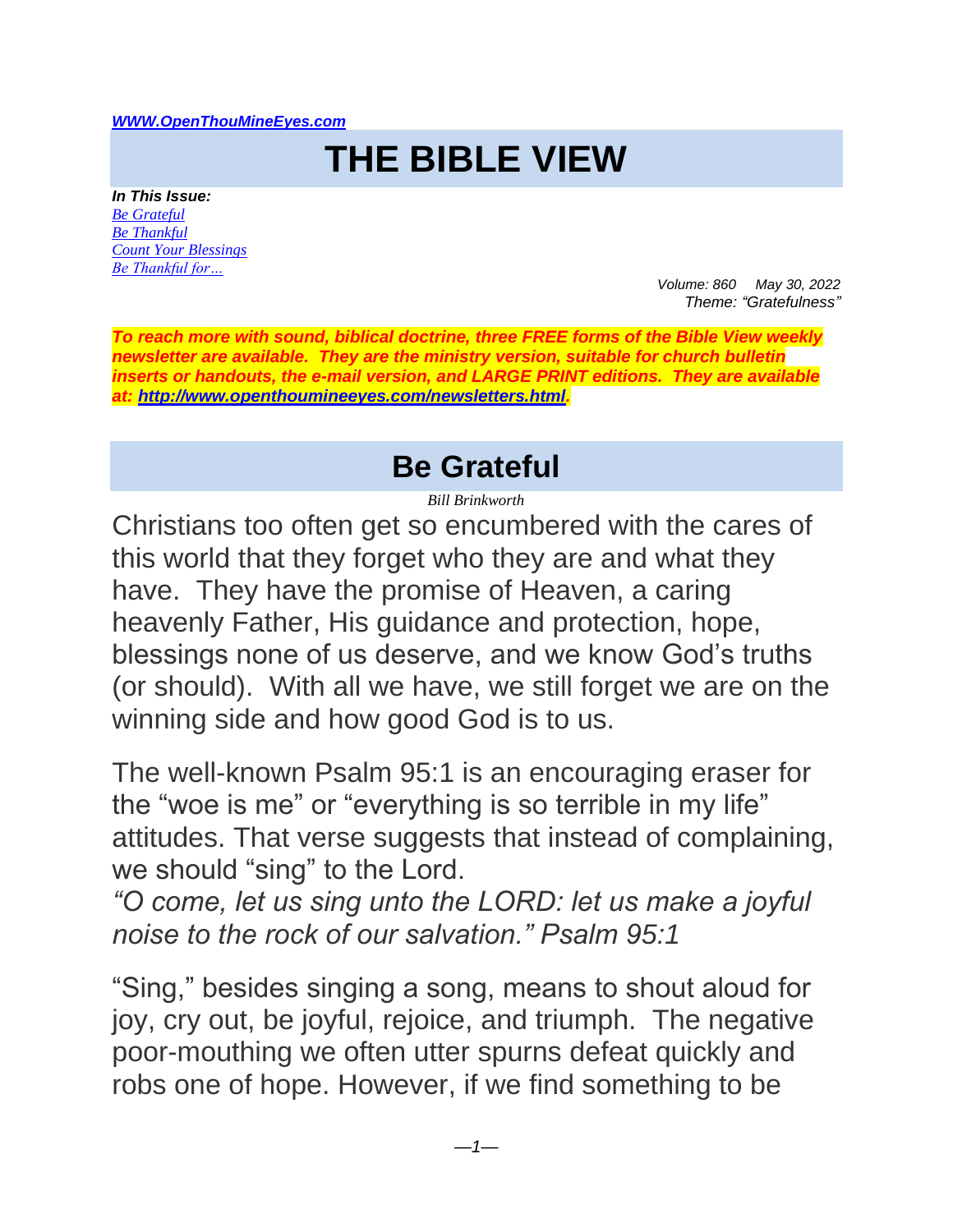joyful about and exclaim the victories we have gotten, our attitude will change.

Even singing a hymn will help one return to being grateful and appreciative. The rest of the scripture verse also removes the excuse for not "singing" because they believe they have an unworthy voice. Verse 1 says to make a joyful noise if that's all you can muster. It's not the quality of the "song," it's the exuberant, thankful heart that glorifies a great God and not the stumbling blocks we dote over.

There was a time when I found myself in the dumps. All I could see were the obstacles and defeats that I encountered. To flip the doldrums around, I sat down and made a list. In the blank leaf in the back of my Bible, I made a list of victories and things I had. It included salvation, a good wife, a home, a church family, and on and on went my inventory of blessings. After reading what I had written several times, I forgot about all I did not have and was most grateful for God's goodness in my life. To this day, whenever I find myself being ungrateful, I reread that list. It is my "song" that helps me remember how good God is to me.

## **Be Thankful**

*Bill Brinkworth*

<span id="page-1-0"></span>Many of the Psalms reminds believers to be thankful for a mighty God and all He has done for His people. Psalm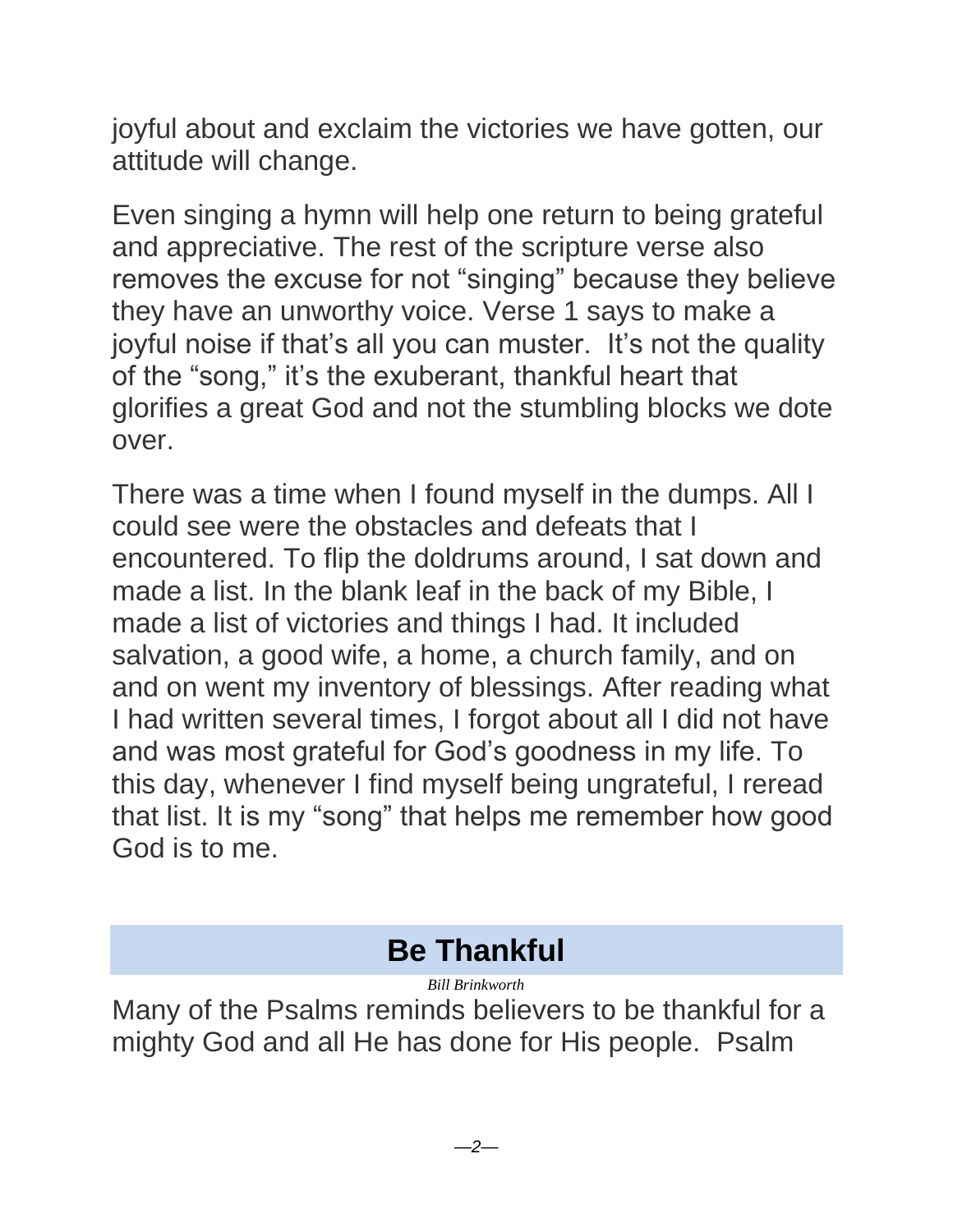135 is no different. The chapter starts with "Praise ye the Lord," and it ends with the same reminder.

Old Testament and New Testament believers should have one grateful emotion in common. We both have so much to be thankful. There are so many reasons we should praise the Lord.

Some of which we should appreciate the Lord include:

- His controlling of the weather (Psalm 135:7).
- God's deliverance of Egpyt's bondage of Israel (Psalm 135:8). Today's believers also need to be thankful for safety in this life and liberation from sin.
- The miracles God allowed to happen in lives (Psalm 135:9).
- Deliverance from enemies (Psalm 135:10-11).
- The land God gave Israel (Psalm 135:12)! We also need to be grateful for the freedoms and opportunities we still have.
- His enduring faithfulness to His people (Psalm 135:13).
- His future judgments (Psalm 135:14). Many believe they have gotten away with their sin or wrongdoing. They have not. Judgment day has not yet come for them, but it will one day!

All have so much for which to praise the Lord. Unfortunately, the majority are blind to His working in their lives.

#### **"The praise that comes of love does not make us vain, but humble rather."** *— Barrie*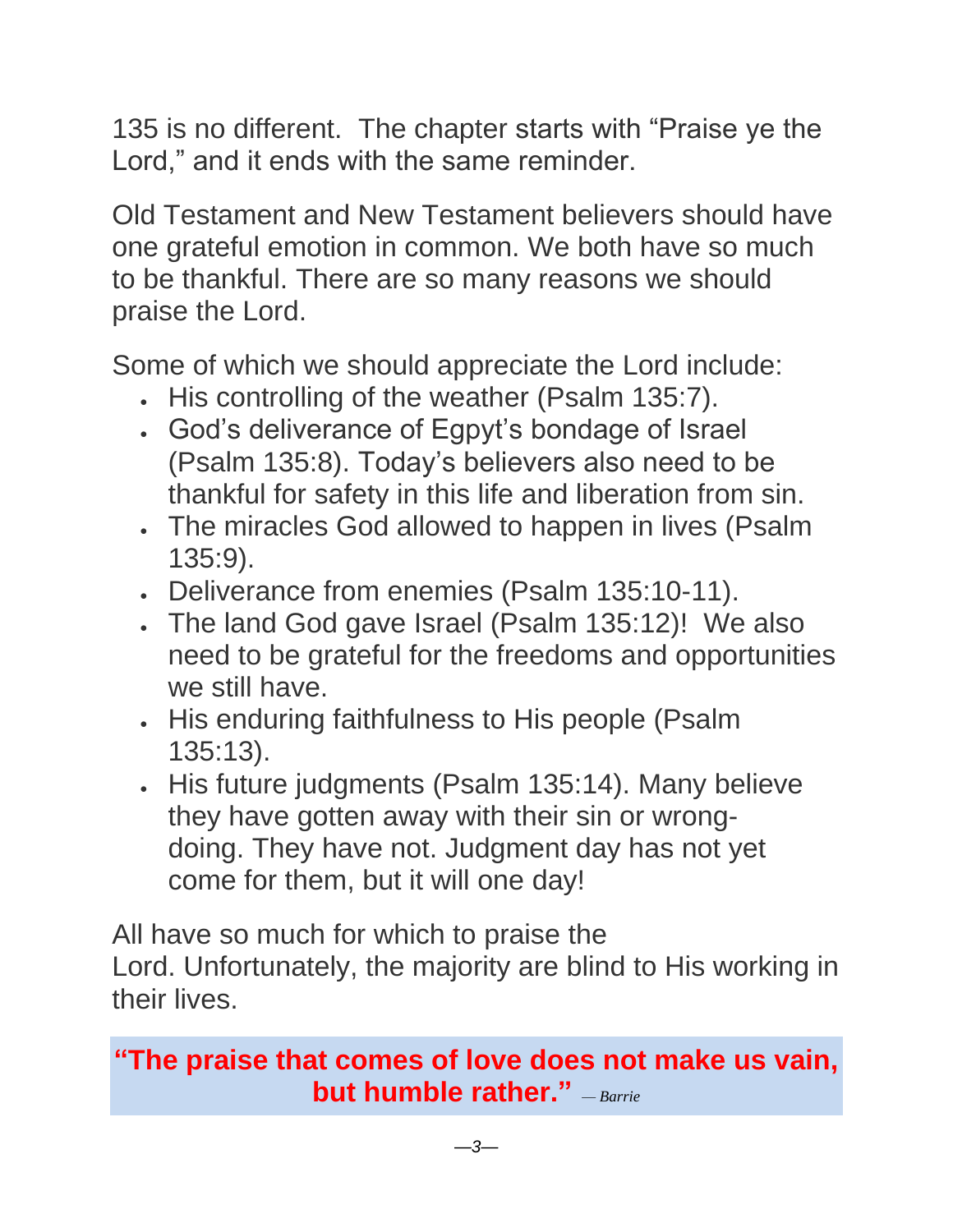## **Count Your Blessings**

*Hymn by Johnson Oatman (1897)*

<span id="page-3-0"></span>1 When upon life's billows you are tempest-tossed, When you are discouraged, thinking all is lost, Count your many blessings, name them one by one, And it will surprise you what the Lord hath done.

Refrain:

Count your blessings, name them one by one; Count your blessings, see what God hath done; Count your blessings, name them one by one; Count your many blessings, see what God hath done.

2 Are you ever burdened with a load of care? Does the cross seem heavy you are called to bear? Count your many blessings, ev'ry doubt will fly, And you will be singing as the days go by. [Refrain]

3 When you look at others with their lands and gold, Think that Christ has promised you His wealth untold; Count your many blessings, money cannot buy Your reward in Heaven, nor your home on high. [Refrain]

4 So, amid the conflict, whether great or small, Do not be discouraged, God is over all; Count your many blessings, angels will attend, Help and comfort give you to your journey's end. [Refrain]

*—4—*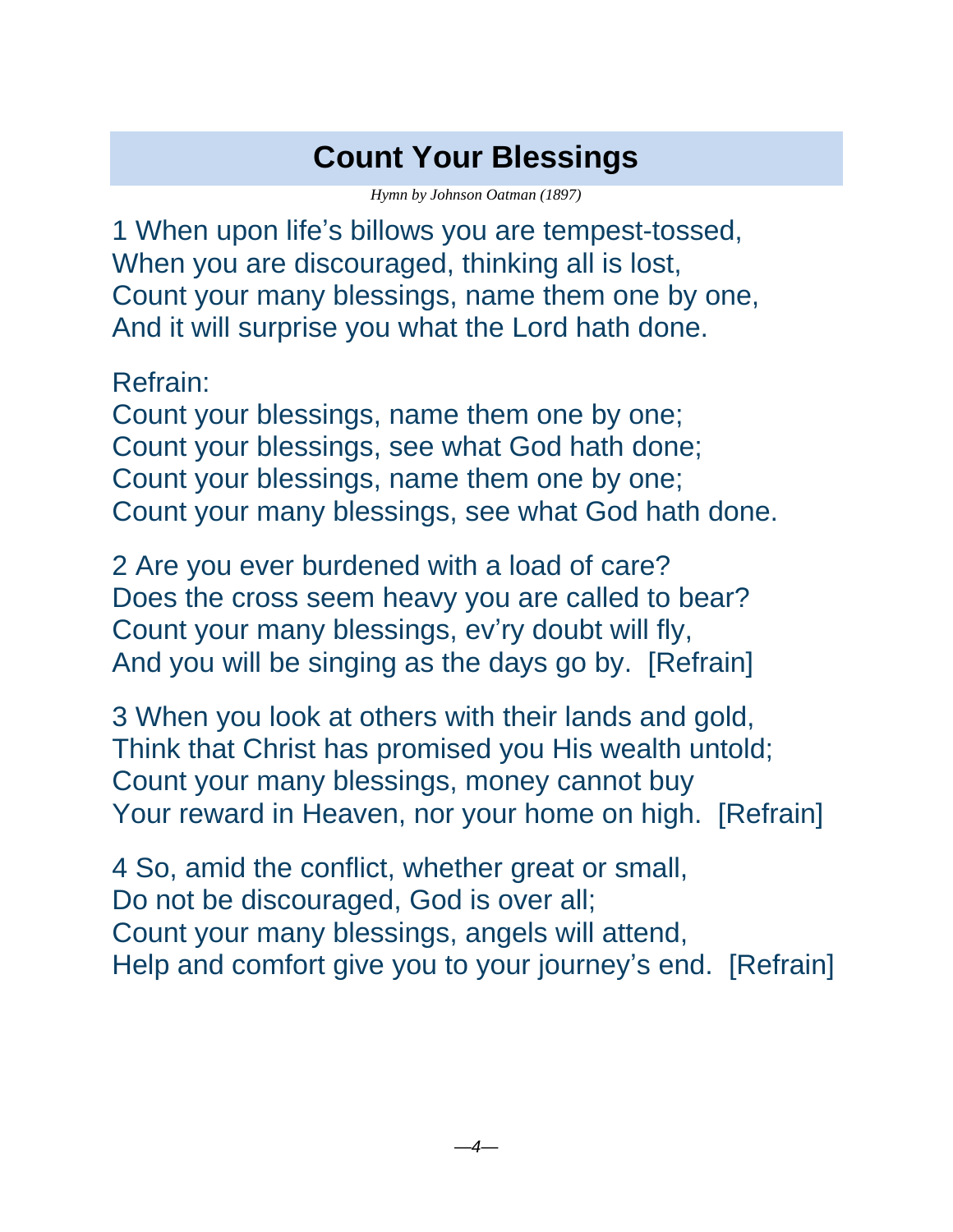*"Count your blessings, not your troubles, and it will make you grateful rather than discouraged!" — Bill Brinkworth*

## **Be Thankful for…**

*Bill Brinkworth*

<span id="page-4-0"></span>Much of the good in our lives comes from the benevolent hands of God. However, He gets so little credit for what He has done. Psalm 107, along with many other hymns found in the Psalms, reminds the singer to proclaim to the unrealizing world what we are thankful for.

This chapter alone starts eight of its 43 verses with "O give thanks." Five times "praise" is used, and five times God's "goodness" is mentioned in Psalm 107. There is a great focus on counting our blessings and being thankful for what He has done in our life.

Among a plethora of what we should be grateful for, this chapter reminds us to be thankful for God's:

- Goodness (Psalm 107:1, 8-9, 21, 31).
- Mercy (Psalm 107:1). The previous chapter also reminded believers of God's generous, undeserved mercy.

*"Praise ye the LORD. O give thanks unto the LORD; for he is good: for his mercy endureth for ever." Psalm 106:1*

• Redemption and deliverance (Psalm 107:2, 6, 8, 10, 13-14, 16, 19-20, 28). Our salvation is redeemed by